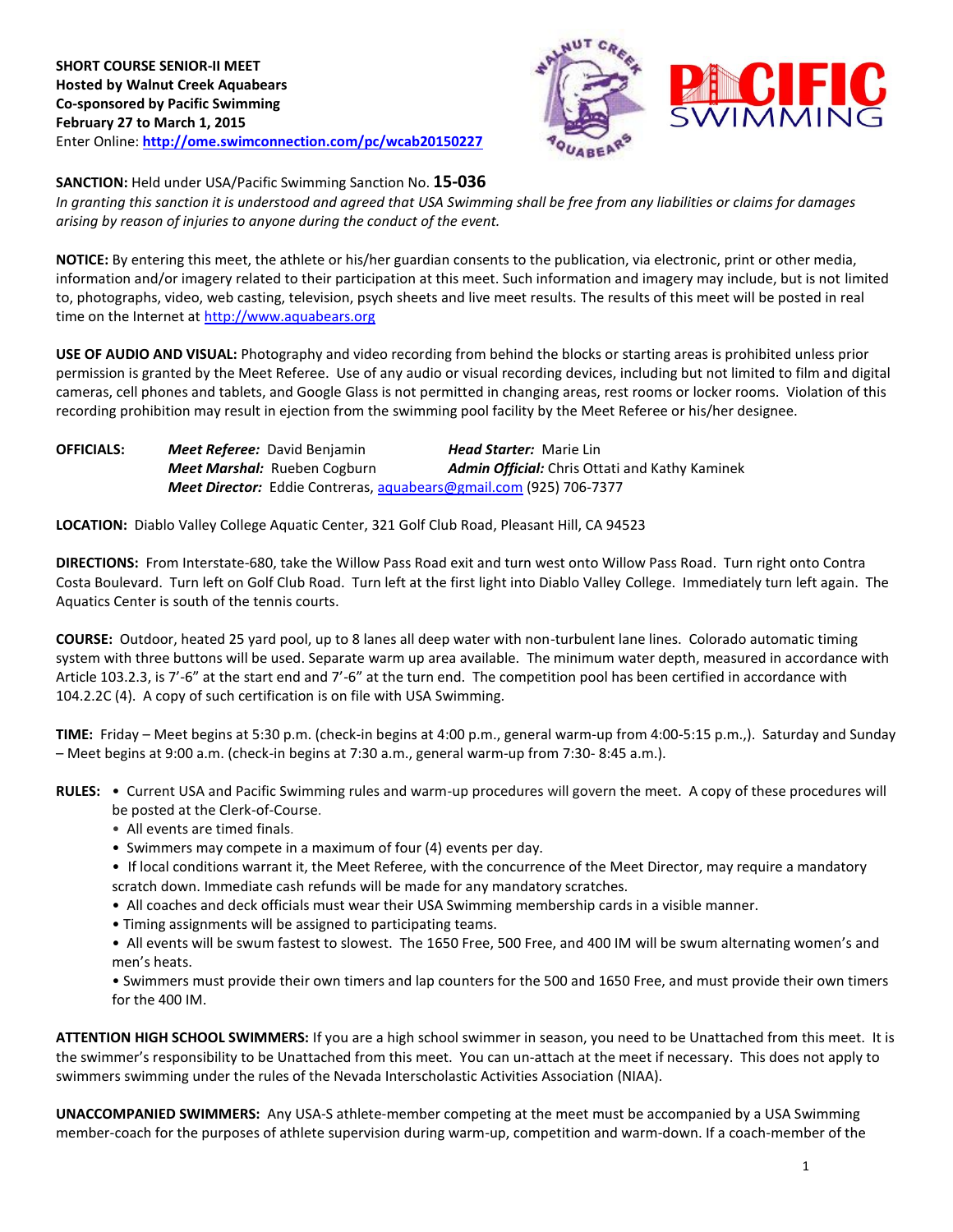athlete's USA-S Club does not attend the meet to serve in said supervisory capacity, it is the responsibility of the swimmer or the swimmer's legal guardian to arrange for supervision by a USA-S member-coach. The Meet Director or Meet Referee may assist the swimmer in making arrangements for such supervision; however, it is recommended that such arrangements be made in advance of the meet by the athlete's USA-S Club Member-Coach.

**RACING STARTS:** Swimmers must be certified by a USA-S member-coach as being proficient in performing a racing start, or must start the race in the water. It is the responsibility of the swimmer or the swimmer's legal guardian to ensure compliance with this requirement.

**RESTRICTIONS:** • Smoking and the use of other tobacco products is prohibited at Diablo Valley College.

- Sale and use of alcoholic beverages is prohibited at Diablo Valley College.
- No glass containers are allowed in the meet venue.
- Only swimmers, coaches, officials, and volunteers will be allowed on the pool deck.
- Changing into or out of swimsuits other than in locker rooms or other designated areas is prohibited.
- Coaches Pop-ups will be allowed on the pool deck. All other team areas must be in areas not on the pool deck.
- Destructive devices, to include but not limited to, explosive devices and equipment, firearms (open or concealed), blades, knives, mace, stun guns and blunt objects are strictly prohibited in the swimming facility and its surrounding areas. If observed, the Meet Referee or his/her designee may ask that these devices be stored safely away from the public or removed from the facility. Noncompliance may result in the reporting to law enforcement authorities and ejection from the facility. Law enforcement officers (LEO) are exempt per applicable laws.
- **ELIGIBILITY:**  Swimmers must be current members of USA-S and enter their name and registration number on the meet entry card as they are shown on their Registration Card. If this is not done, it may be difficult to match the swimmer with the registration and times database. The meet host will check all swimmer registrations against the SWIMS database and if not found to be registered, the Meet Director shall accept the registration at the meet (a \$10 surcharge will be added to the regular registration fee). Duplicate registrations will be refunded by mail.
	- Swimmers must meet the SR-II time standards as outlined by Pacific Swimming time verification procedures. No refunds will be given if a time cannot be proven.
	- Swimmers under the age of 12 years are not eligible to compete.
	- Swimmers may enter up to two (2) bonus events. Swimmer must meet the minimum SR-Open time standard for bonus swims.
	- 12 year old swimmers may not enter bonus events.
	- Disabled swimmers are welcome to attend this meet and should contact the Meet Director or Meet Referee regarding special accommodations.
	- No time conversions will be accepted.
	- Entries with "NO TIME" will be rejected.

**SEEDING:** Event seeding will be in the following order: conforming short course yards, non-conforming long course meters, and non-conforming short course meters as per USA Swimming rules 207.12.7B. See Rules for distance events seeding.

**CHECK-IN:** The meet will be deck seeded. Swimmers must check-in at the Clerk-of-Course. Close of check-in for all events shall be no more than 60 minutes before time of the start of the first heat of the event. No event shall be closed more than 30 minutes before the scheduled start of the meet. Swimmers who do not check-in will not be allowed to compete in the event.

**SCRATCH RULE:** Swimmers entered in a timed final individual event that is seeded on the deck that have checked in for that event, must swim in the event unless they notify the clerk of the course before seeding for that event has begun that they wish to scratch. Failure to swim an event will result in being barred from their next individual event in which the swimmer is entered on that day or the next meet day, whichever if first.

**ENTRY FEES:** \$6.50 per individual event plus an \$8.00 per swimmer participation fee. Entries will be rejected if payment is not sent at time of request.

**ONLINE ENTRIES:** To enter online go to **<http://ome.swimconnection.com/pc/wcab20150227>** to receive an immediate entry confirmation this method requires payment by credit card. Swim Connection LLC charges a processing fee for this service, equal to \$1 per swimmer plus 5% of the total Entry Fees. Please note that the processing fee is a separate fee from the Entry Fees. If you do not wish to pay the processing fee, enter the meet using a mail entry. **Entering online is a convenience, is completely voluntary, and is in no way required or expected of a swimmer by Pacific Swimming.** Online entries will be accepted through Wednesday, **February 18, 2015**.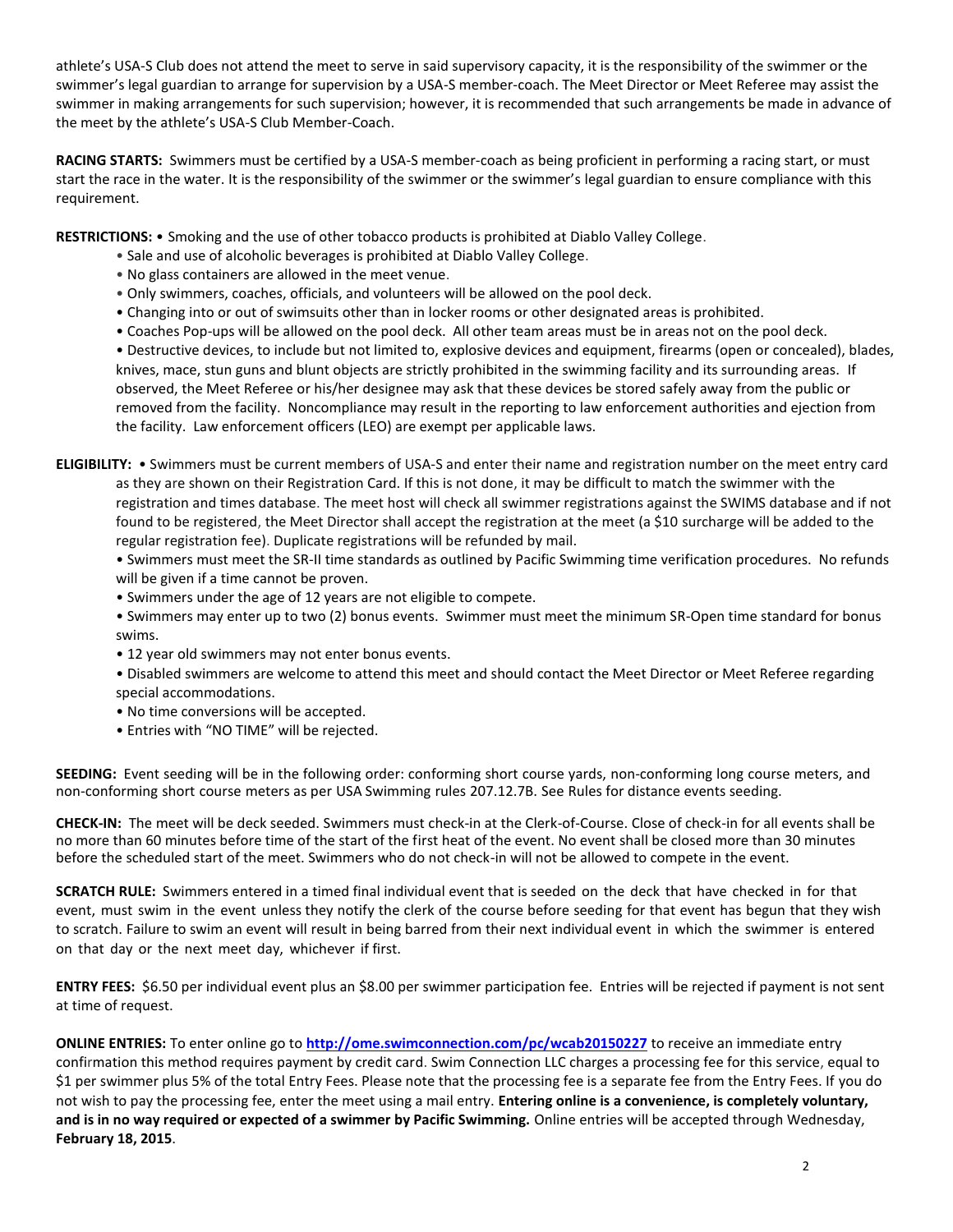**MAILED OR HAND DELIVERED ENTRIES:** Entries must be on the attached consolidated entry form. Forms must be filled out completely and printed clearly with swimmers best time. Entries must be entered using the current Pacific Swimming procedure and be postmarked by midnight, **Tuesday, February 17, 2015,** or hand delivered by 6:30 p.m. Wednesday, **February 18, 2015.** No late entries will be accepted. No refunds will be made, except mandatory scratch downs. Requests for confirmation of receipt of entries should include a self-addressed envelope.

**Make check payable to: Walnut Creek Aquabears Mail entries to: WCAB Senior II Meet Hand delivers entries to: WCAB Senior II Meet**

**1374 Lupine Court 1374 Lupine Court Concord, CA 94521 Concord, CA 94521**

**AWARDS:** None.

**ADMISSION:** Free. A 3-day program will be available for reasonable price.

**HOSPITALITY:** Hospitality available for coaches, officials, timers, and volunteers. Lunches will be provided for coaches and working deck officials. There will be a snack bar.

**MISCELLANEOUS:** No overnight parking is allowed. No noise makers allowed in the pool venue. Parents, please respect the area designated for coaches (do not sit or stand in front of coaches, keep clear of coaches area).

| ORDER OF EVENTS |  |  |  |  |  |  |  |
|-----------------|--|--|--|--|--|--|--|
|-----------------|--|--|--|--|--|--|--|

| Friday, February 27, 2015 |           |               |  |  |  |  |  |
|---------------------------|-----------|---------------|--|--|--|--|--|
| <b>Women's Event #</b>    | Event     | Men's Event # |  |  |  |  |  |
|                           | 1650 Free |               |  |  |  |  |  |

The 1650 Free will be swum fastest to slowest, alternating women's and men's heats.

Swimmers must provide their own timers and lap counters for the 1650 Free.

| Saturday, February 28, 2015 |                 |               |  |  |  |  |  |  |
|-----------------------------|-----------------|---------------|--|--|--|--|--|--|
| <b>Women's Event #</b>      | Event           | Men's Event # |  |  |  |  |  |  |
| 3                           | 200 IM          |               |  |  |  |  |  |  |
| 5                           | 100 Fly         | 6             |  |  |  |  |  |  |
|                             | 200 Breast      | 8             |  |  |  |  |  |  |
| 9                           | 50 Free         | 10            |  |  |  |  |  |  |
| 11                          | 200 Back        | 12            |  |  |  |  |  |  |
| 13                          | <b>500 Free</b> | 14            |  |  |  |  |  |  |

The 500 Free will be swum fastest to slowest, alternating women's and men's heats. There will be a 10 minute break before the start of the 500 Free. Swimmers must provide their own timers and lap counters for the 500 Free.

| Sunday, March 1, 2015  |            |               |  |  |  |  |  |  |
|------------------------|------------|---------------|--|--|--|--|--|--|
| <b>Women's Event #</b> | Event      | Men's Event # |  |  |  |  |  |  |
| 15                     | 200 Free   | 16            |  |  |  |  |  |  |
| 17                     | 100 Breast | 18            |  |  |  |  |  |  |
| 19                     | 200 Fly    | 20            |  |  |  |  |  |  |
| 21                     | 100 Free   | 22            |  |  |  |  |  |  |
| 23                     | 100 Back   | 24            |  |  |  |  |  |  |
| 25                     | 400 IM     | 26            |  |  |  |  |  |  |

The 400 IM will be swum fastest to slowest, alternating women's and men's heats. There will be a 10 minute break before the start of the 400 IM. Swimmers must provide their own timers for the 400 IM.

Time standards may be found at: <http://www.pacswim.org/swim-meet-times/standards>